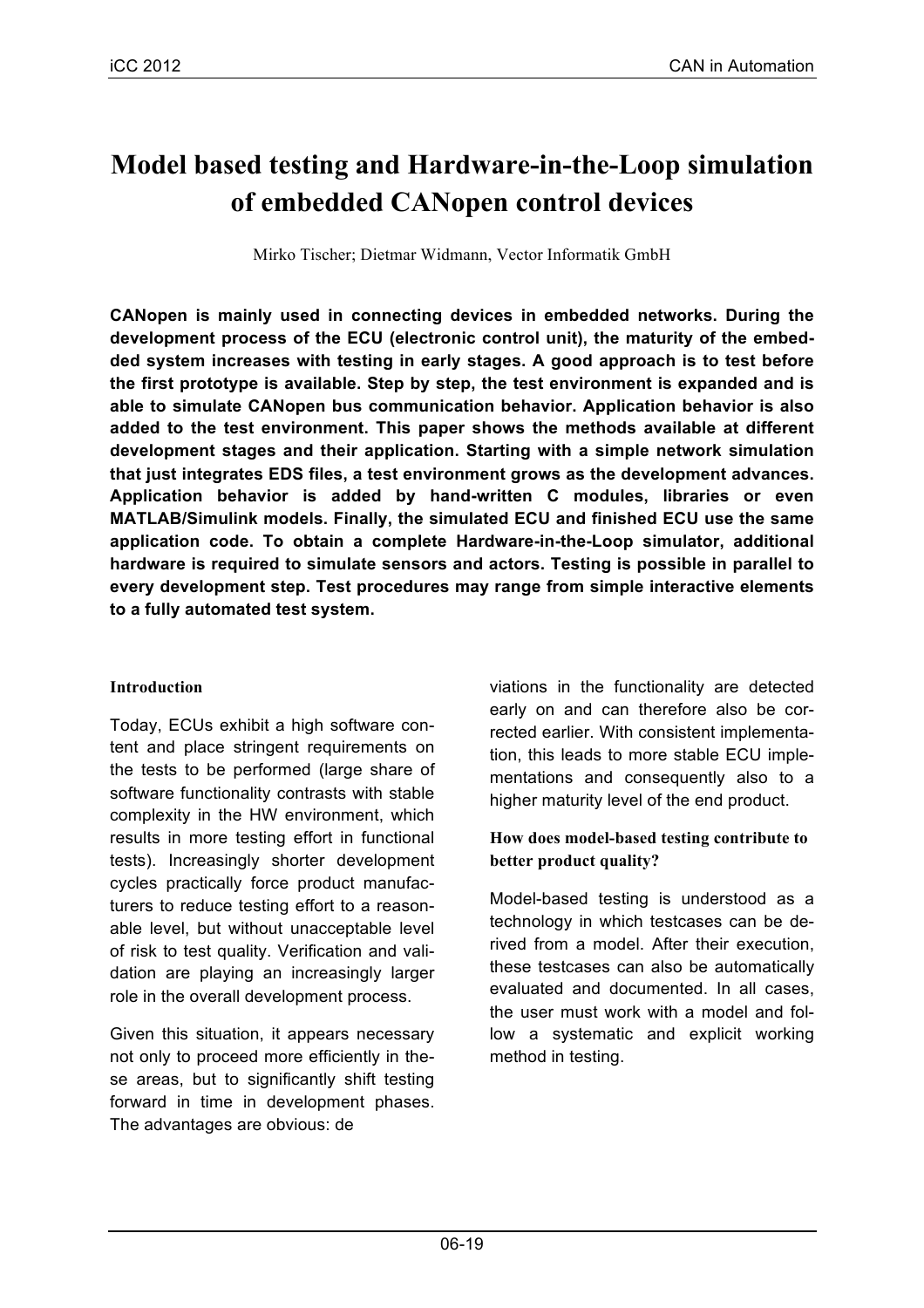

Figure 1: Overview – model-based testing

For model-based testing (MBT), we need at least the following:

- Requirements / specification Requirements describe the system and are absolutely necessary to construct a model.
- A model based on these requirements – The actual creative step in this process is implementation of requirements in a model, which requires enormous effort. In the further course of development, the actual software for the ECU is derived from a system model (generated or  $-$  in part  $-$  manually implemented). Actually, the necessary test sequences can be derived from the system model. However,
- This simulation may sometimes assume great complexity in simulating the relevant hardware (sensors

to permit testing of the system model as well, a separate test model can also be developed from which test sequences are then derived.

- Testcases and test oracle  $-$  The testcases and the related tests scripts can then be generated, for the most part, from the model. In this process, the test oracle establishes the expected test result.
- Test execution environment To enable execution of the tests scripts, a runtime environment must be provided. Naturally, this also includes a simulation of the CANopen ECU's environment.

and actuators), physical environment conditions and possibly even communication with other ECUs.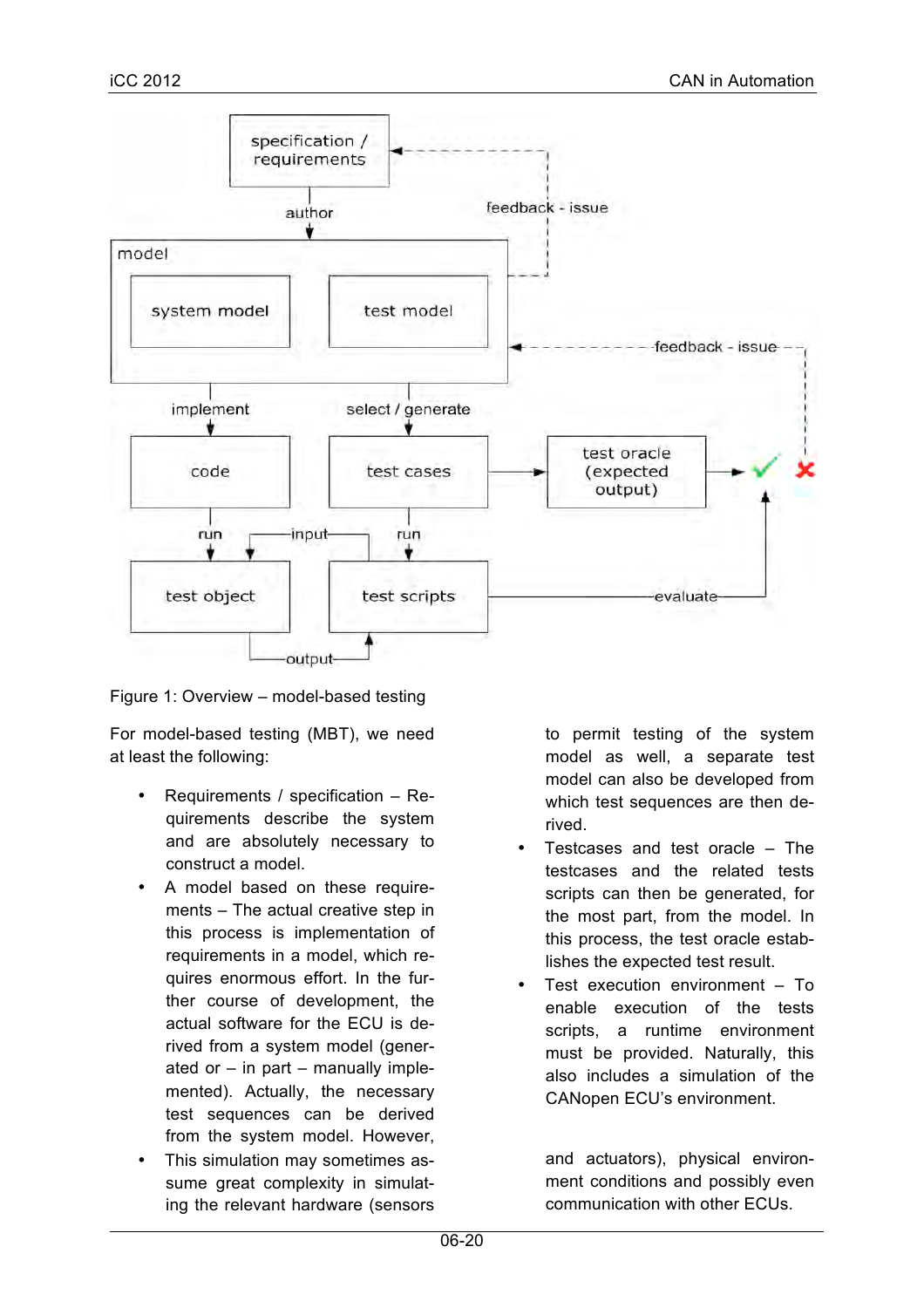Just providing these components requires a substantial amount of effort. For these efforts, the user is rewarded with shorter test execution times (due to automated execution), an environment model (as part of the test execution environment) and the ability to flexibly react to different testing focal points.

**Where does the model for a CANopen ECU come from?**

It is easy to represent a CANopen ECU in a model using the components shown in Figure 2 <CANopen device model>. Unfortunately, the meaningfulness of this model is still very low, because it lacks the details needed to describe at least minimal application functionality. A model has the task of describing the behavior of the modeled system and is always kept simpler than the modeled system – but not too simple.



# Figure 2: Device model – CANopen

The left part of the figure (communication over CANopen and the object dictionary) is already modeled to a great extent by the underlying specifications (requirements specification and model are simultaneously covered by the DS301 or DS4xx specification here). Unfortunately, this modeling is insufficient to execute a complete generation of a CANopen layer. Formal descriptions can certainly also be found in specifications by CiA, e.g. via finite state machines (FSM) and message sequence

ables full generation of ECU code. This is doubtful, because the specification, as

noted, permits too many formal gaps. A code generation from the model (here: charts. However, they do not describe the comprehensive interrelationships between all individual aspects, and so these interrelationships are also lacking in a generation. It is especially difficult to form the model for the communication portion using the many optional components of CANopen. It is often unclear when an optional property should or should not be used.

The question is whether it is worthwhile to create a detailed model of the communication portion of a CANopen ECU that en

system model) would therefore be associated with much effort, and in most cases it is not economically justifiable. It would be different if the requirements for functional safety of the CANopen ECU would require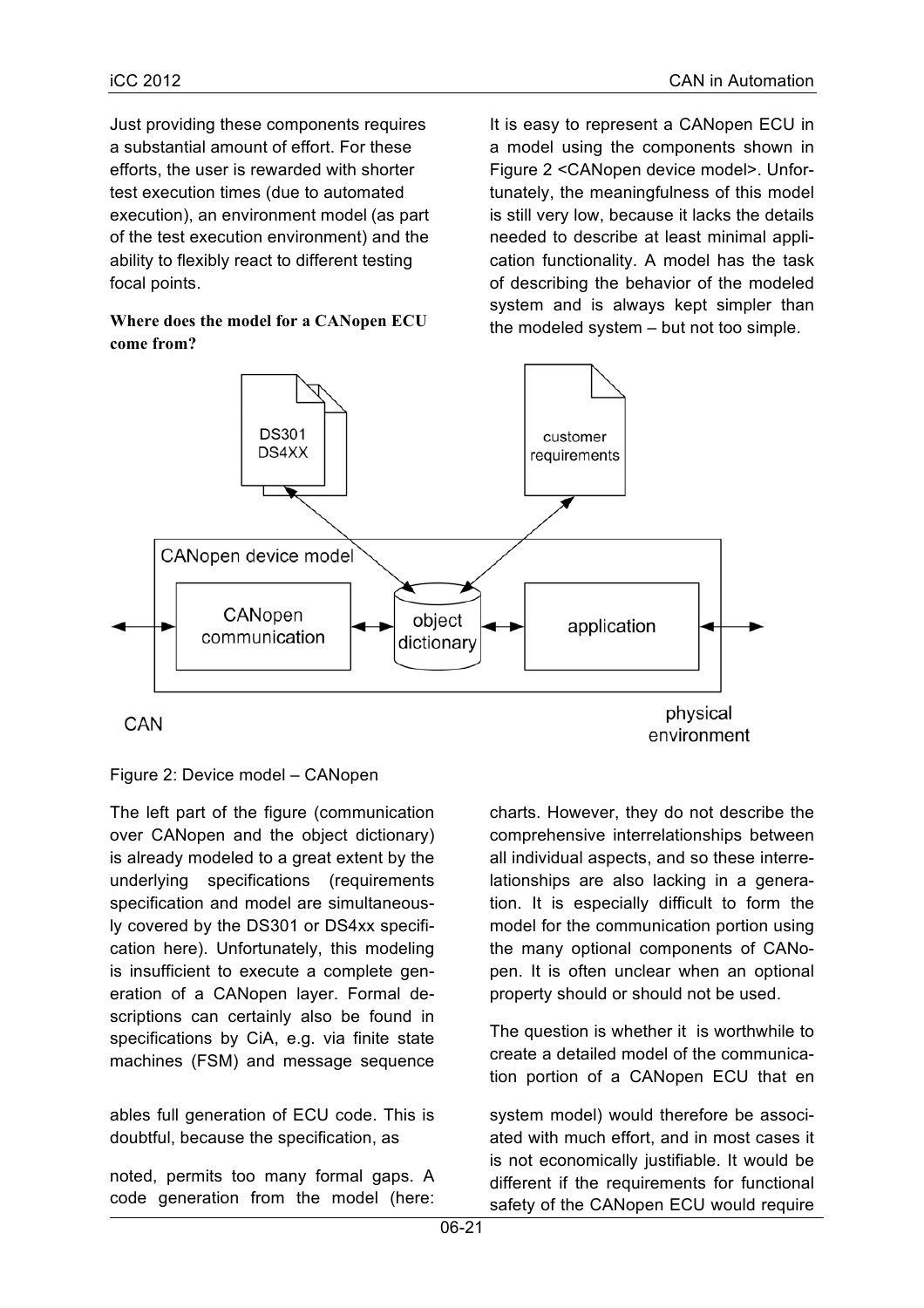the use of formal methods. In general, however, CANopen communication is handled by commercially available software components, which users link to their applications as a library. Then the model (here: test model) for the communication portion of a CANopen ECU only needs to be detailed enough to permit generation of

In practice, it has been demonstrated that a statically preconfigured model is entirely sufficient to generate the related tests and simulation. The user only needs to input parameters in the model (number of PDOs and layout of the object dictionary, etc.).

the necessary testcases.

For the application portion of the CANopen ECU, the work process also begins with requirements in a specification, and the relevant models are constructed from this information. Actually, this is ALWAYS a manual process that requires tremendous know-how. At any rate, each individual requirement must be evaluated and find a place in the model. Often, this activity is already part of the software development process for the relevant ECU, and the resulting models can also be used to create the test sequences.

# **Integration levels and execution environment**

As the integration level (model, component, software, ECU) changes during development, the requirements for the individual test execution environment also change. The following integration levels are distinguished here:

• Model-in-the-Loop (MiL): The model (system model, executable specification) is subjected to a test. That is, input vectors are automatically changed, and observations are made of whether the output vectors remain within an expected range. Many modeling environments today already offer the capability of executing tests on this level.

- Software-in-the-Loop (SiL): On this integration level, the implemented algorithms can be tested on the code level. The code of the individual software components is executed on the simulation platform. Often, it is a mixture of generated code, hand-written code and driver or function libraries.
- Processor-in-the-Loop (PiL): The code is now executed on the target processor or on an 'instruction set simulator'. The system environment is often still simulated on this integration level as well.
- Hardware-in-the-Loop (HiL): The transition from Processor-in-the-Loop Integration is fluid. Now the physical environment is also represented via real digital I/O or PWM (pulse width modulation) signals.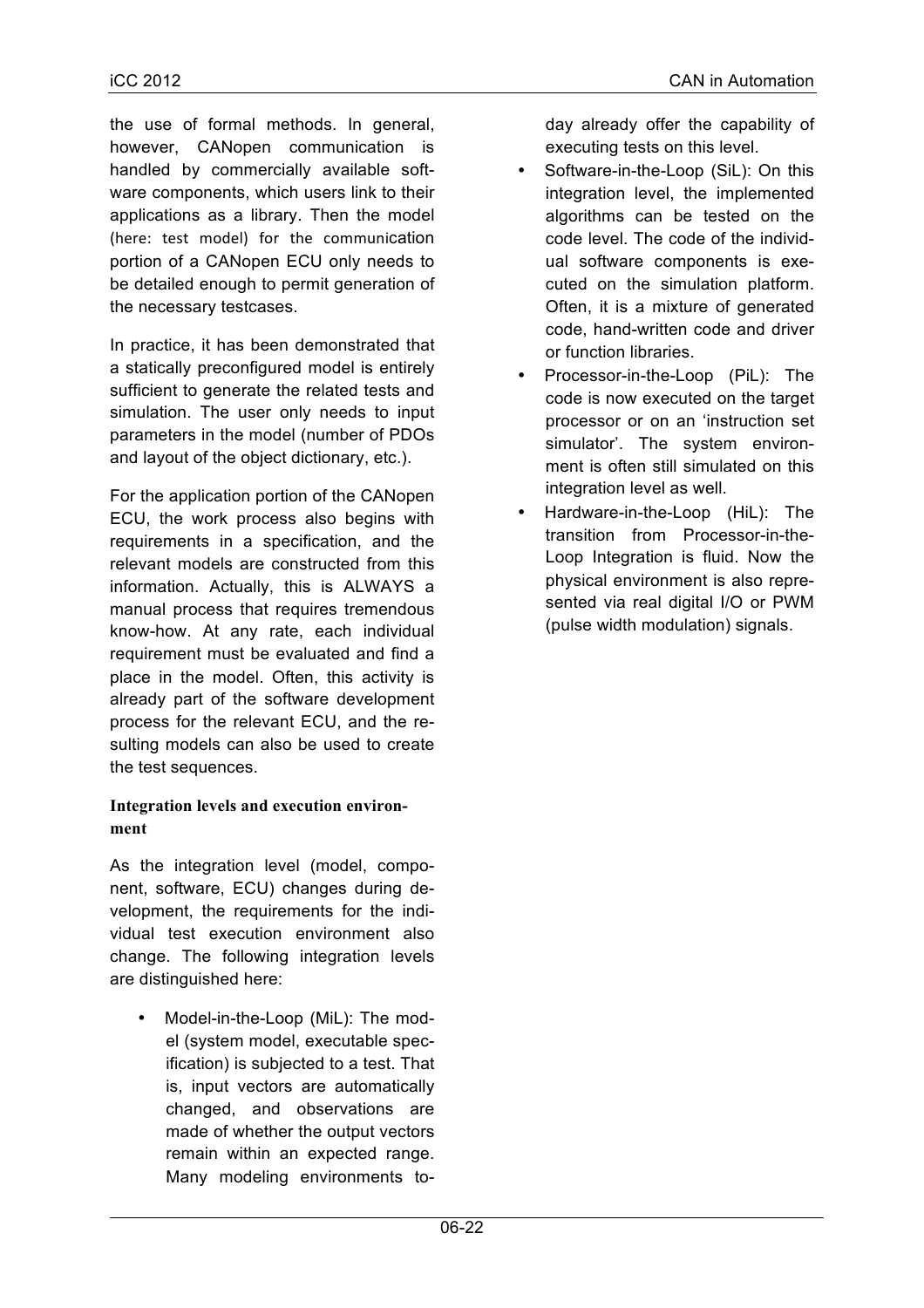



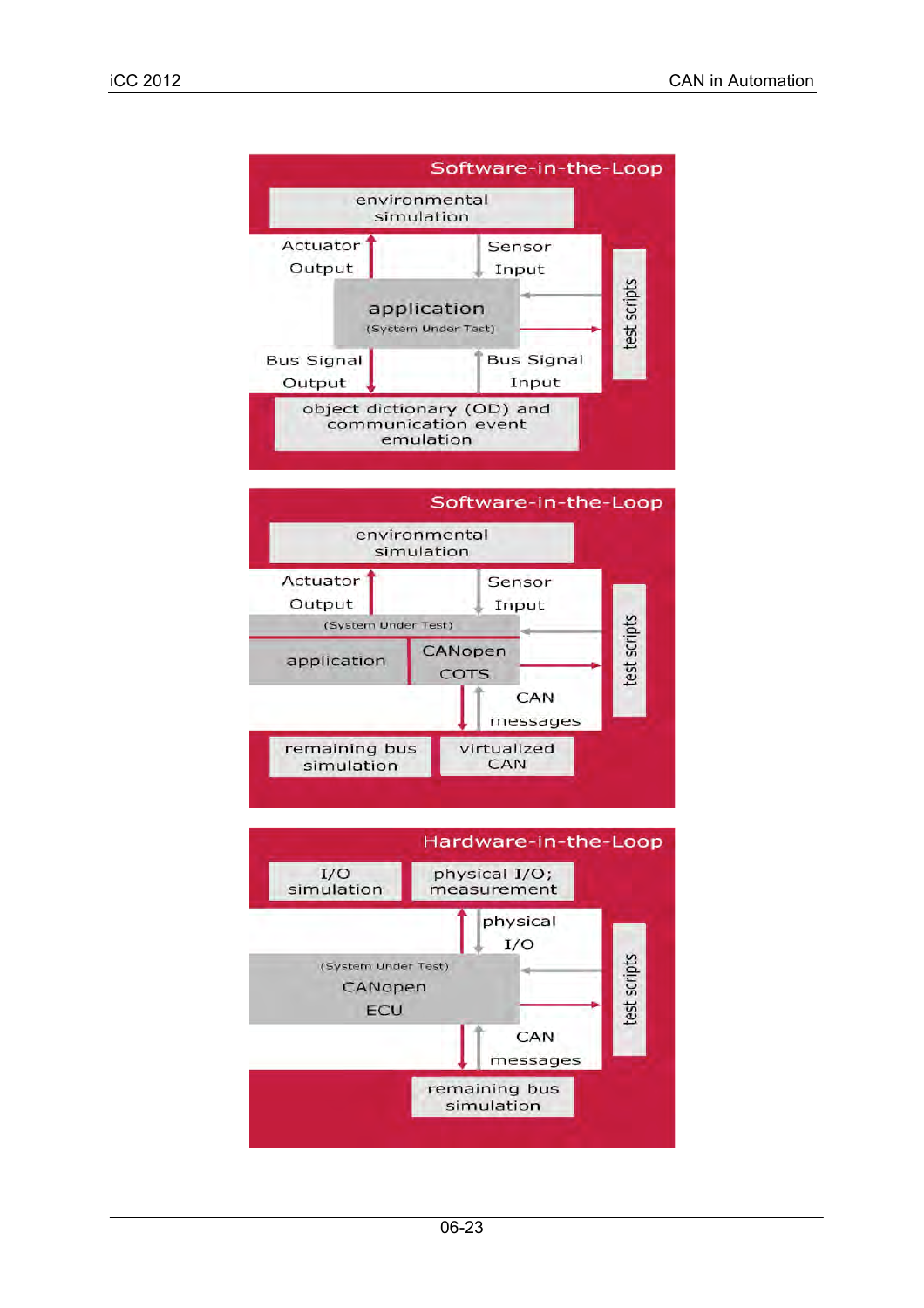Figures 3 through 5 – Integration levels (indicates requirements for the test adapter)

To efficiently conduct tests on the given level, a very flexible test execution environment must be provided. The following aspects present a special challenge:

- The test sequences used on the specific integration levels should be reusable. Therefore, the test sequences must be convertible, or suitable interfaces must be available for bypassing the different levels.
- It must be possible to adapt test sequences to a wide variety of test adapters. Here, it makes sense to support multiple programming languages, so that adjustments can be made flexibly and costeffectively by means of interface changes.
- To attain reproducible results, it must be possible to automate all test sequences.
- The execution environment must lend itself to a high level of configurability by parameters. The ability to generate the entire environment or parts of the environment is a good idea.

# **Architecture of the test execution environment for CANopen development**

As can already be seen from the device model (Figure 2), in a CANopen ECU the application and communication portion (with process data objects (PDO) and service data objects (SDO)) are loosely interrelated via the object dictionary. Therefore, it is possible for the developer to begin with the design and implementation of the application portion without having to deal with CANopen in detail. However, the following points must be considered so that the execution environment can be used relatively simply on the SiL and HiL integration levels:

- The NMT state information of the communication layer should be evaluated. Even if this aspect does not entirely or clearly originate from CANopen specifications, it is still necessary to have an application react appropriately to changes in the communication state. This makes it possible to couple the finite state machines (FSM) to one another.
- Access to all application parameters that are located in the object dictionary should be encapsulated so that these parameters can be easily simulated.
- All accesses to hardware should be simulated via a hardware abstraction layer (HAL).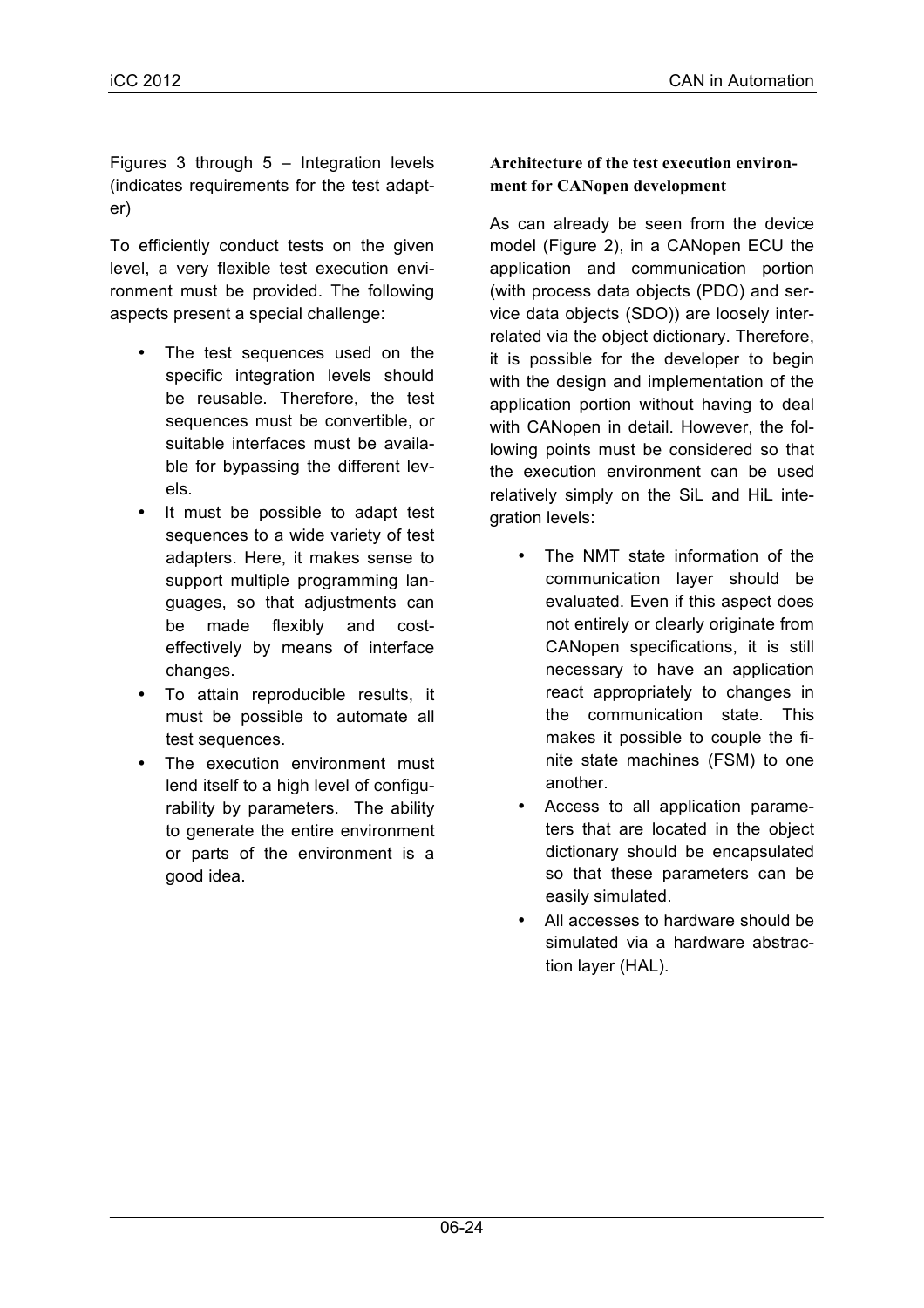•



#### Figure 6: Extended CANopen device model

This implicitly extends the device model by adding the interfaces shown in Figure 6 (CAN driver; CANopen COTS component; HAL adapter; object dictionary (OD) mapper; application). As a result, the application can now be executed as a SiL on a simulation platform (under Microsoft Windows on a PC), and functional tests can be executed. The test execution environment even accepts models created with MATLAB/Simulink. Often, however, the application software is created as a library

(dynamic link library; DLL) and is added to the test execution environment via the provided interfaces (application programming interface for the C language; C-API). Then the simulation environment includes full CANopen functionality, which can also cover a rest-of-bus simulation (network of multiple ECUs) and an abstraction of the physical environment. The adaptation layers (adapters) indicate changes to the relevant parameters, and the application uses the related values.

```
communication stub in CAPL:
on message pressurel msg
                                   \left(\right)Æ
  if (NMTstate == OPERATIONAL)
  \overline{\mathcal{L}}putValue(pressurel, this.val);
     // get pressure from message
\mathcal{E}
```


Figure 7 (Sample code): Event function for pressure change and polling of an environment variable.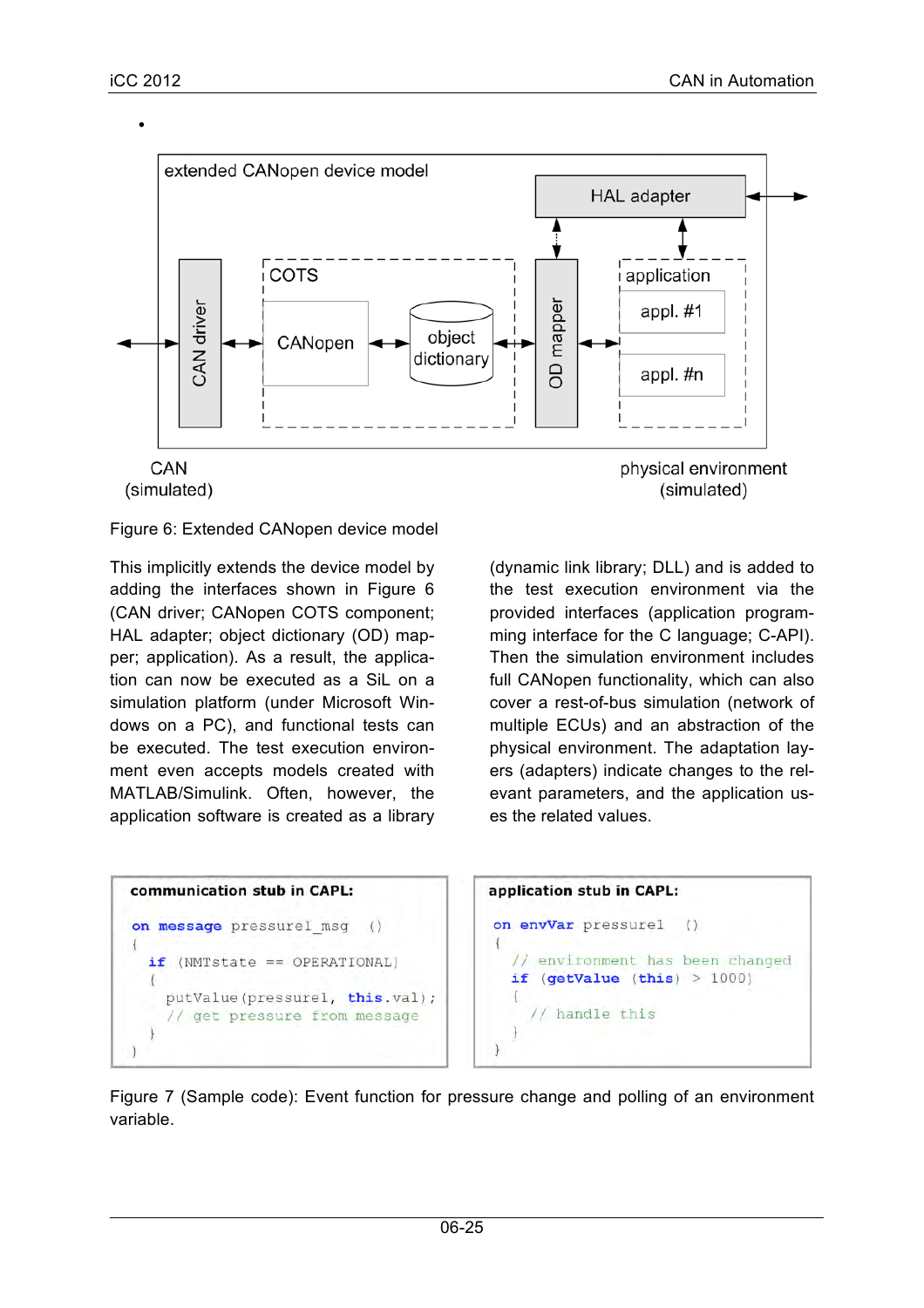The application can now be completed, step by step, by adding other components that contain additional algorithms and control sequences, and a simple integration in the test execution environment is possible at each step.

The CANopen functionality of the simulation environment must be adapted to the specific requirements of the ECU under development. For this purpose, a configuration tool is used that can also process formats defined for CANopen. This always begins with an electronic description of the CANopen ECU by an electronic data sheet (EDS). This yields a configuration of CANopen communication in device configuration format (DCF). The layout of the object dictionary and configuration of the PDOs can be seen in this configuration. This information is used to generate the interfaces needed to interface to the application components under development.

Once the application has been prepared to this stage, the next step is to link the CANopen protocol stack. This is commercial-off-the-shelf (COTS) software, which already implements a whole series of CANopen services. To also integrate these components into a SiL configuration within the test execution environment, it is of course important to encapsulate all accesses to the object dictionary, hardware accesses and access to CAN messages via interfaces (refer to Figures 3 - 5; CAN driver; HAL adapter; object dictionary (OD) mapper). The application and CANopen components are combined into a library and are inserted in the test execution environment via the provided interfaces. The CANopen simulation must now be adapted accordingly, and it now only contains any rest-of-bus simulation. This adaptation is made with tool support, and the tool regenerates relevant interfaces.

Once the hardware for the CANopen ECU is available, the software is integrated – which consists of the application and CANopen services. Naturally, the test execution environment must also be adapted to the required degree. The previously simulated physical environment is now made available via real hardware.

The tests to be executed now run in a HiL configuration and also make it possible to simulate aspects with real-time relevance.

What else does the test execution environment give us? In principle, all paths for ECU testing merge together here. In addition to the environment simulation, other aspects of primary significance are test execution control and the representation of test results. While the tester can activate and start the available test sequences in test flow control, results representation ensures that test results (output as XML and HTML) are shown in a well organized and easy to understand way. In addition, all details of a test run are recorded in log files – including the bus communication.

# **How are the tests specified?**

Along with semi-automated sequences (where interaction with the user is necessary during the test run, e.g. to input values), which are supported by special configurable dialogs, another capability of primary interest here is the specification of fully automated test sequences. To offer strong support for reusability, test sequences are organized into test modules. These test modules may exist in different formats, where these formats only differ in their syntax. The structure of the test modules is always uniform. The test execution environment supports efficient creation of tests by a whole series of Help functions (test service library), which permit generation of signal waveforms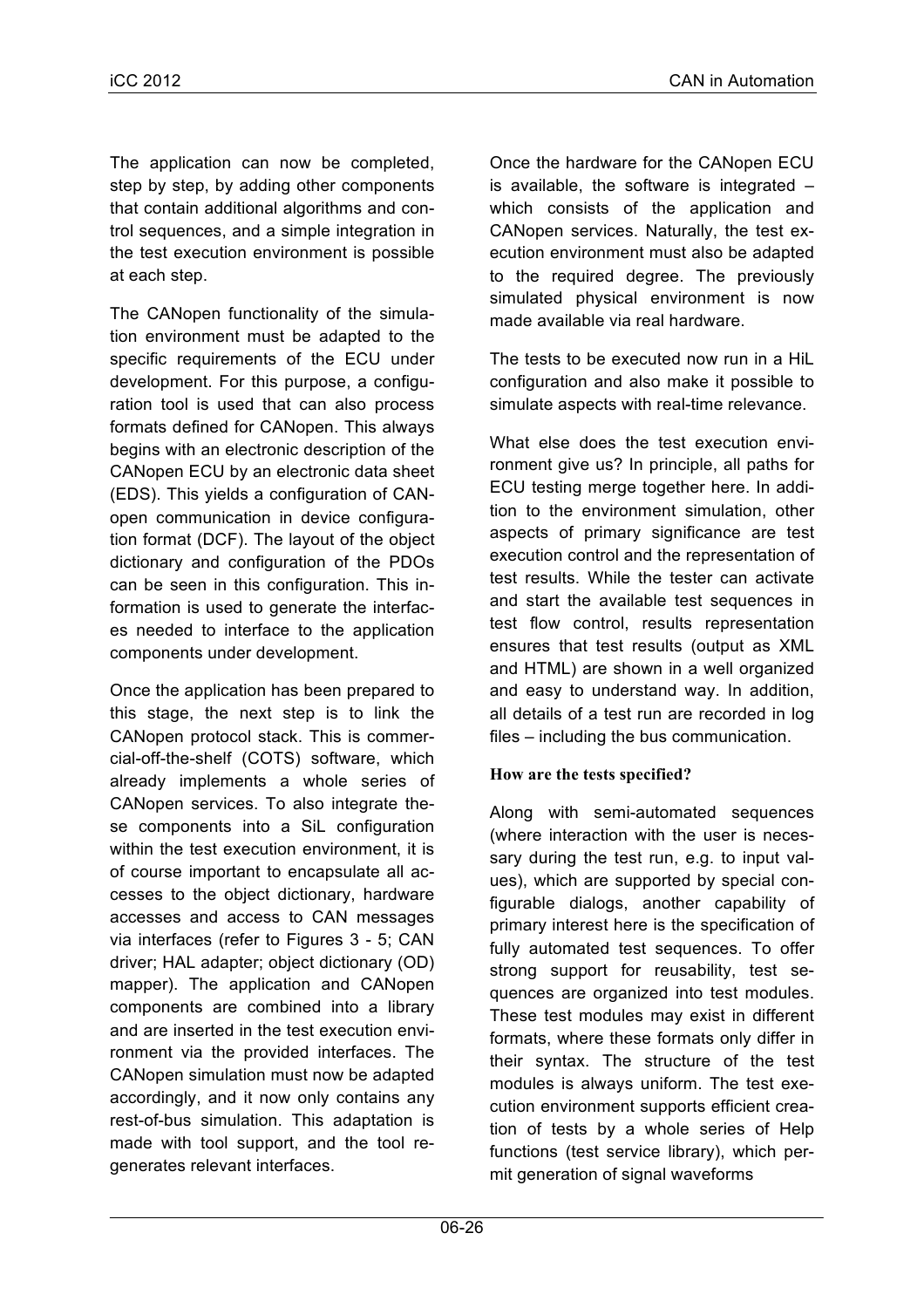(via stimuli functions) or simple access to CAN messages.

For maximum flexibility in creating test sequences, C# (.NET) is directly supported in addition to a manufacturer-specific C-like language. There is also the option of specifying very simple test primitives via XML files. Here, the XML file represents a

pattern that is provided with test data and can be executed directly within a

test module. The advantage of this approach is obvious, but it is also possible to create the test specification directly in a human-readable format by means of a suitable XSLT transformation.

| In CAPL:                                                                                                         | In XML:                                                                                                                                |
|------------------------------------------------------------------------------------------------------------------|----------------------------------------------------------------------------------------------------------------------------------------|
| testcase CheckFunctionality ()<br>dword chkId;<br>// create and start check, then<br>// register as condition    | <testcase na<="" td=""></testcase>                                                                                                     |
| chkId = ChkStart RelMsgCycleTimeViolation<br>(HeartBeat Node3, 0.8, 1.2);<br>TestAddCondition (chkId);           | <condition<br><cyclet:<br><math>&lt;</math>canme<br/><math>\langle</math>/cyclet<br/></cyclet:<br></condition<br>                      |
| // from now on, condition is supervised<br>$\prime\prime$<br>// Implement sequence of test case<br>$\frac{1}{2}$ | $\leq$ $ \rightarrow$ $\rightarrow$ $\rightarrow$ $\rightarrow$<br>$\left  - \right $ spec<br>$\left\{ \frac{1}{2} - 1, 1, 1 \right\}$ |
| // stop condition, destroy check<br>TestRemoveCondition (chkId);<br>ChkControl Destroy (chkId);                  | $\frac{2}{x}$ testcase>                                                                                                                |

ame="CheckFunc">  $ne$ ime rel min="0.8" max="1.2"> essage id="HeartBeat Node3"/> time rel>  $ons$ ify sequence of testcase  $-5$ 

Figure 8 (sample code) CAPL vs. XML

The test modules themselves can be written by hand or be generated with suitable generators. Authoring tools are also available, which support creation of the modules (filling out of XML patterns; generation of C# modules from graphic representations).

# **Summary**

This paper shows the different aspects of model-based testing based on the example of a CANopen ECU. The primary focus here is on creating the simulation environment, because this is the area where enormous efforts must always be anticipated. It was shown that a suitable architecture of the test execution environment enables reuse of test sequences and components of the simulation for different integration levels.